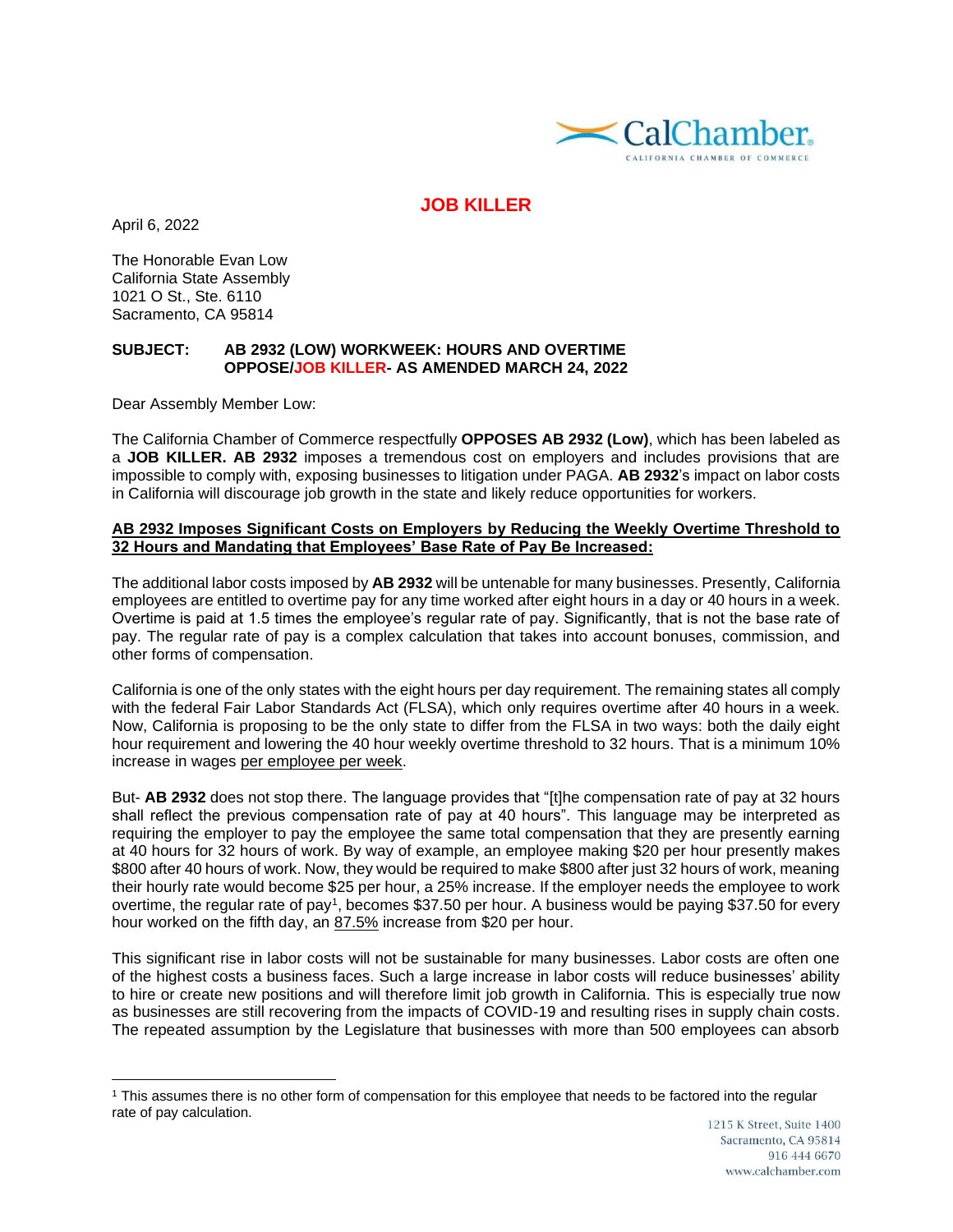these costs is deeply flawed. It does not take into account that businesses often operate on thin profit margins and that the number of employees you have does not dictate financial success.

It is also likely that an unintended consequence of **AB 2932** will be a reduction in hours for workers. Many businesses have already scaled back their hours as a result of increased costs and labor shortages. This will force them to do so even more and will make them reluctant to offer workers 40 hours' worth of work.

## **AB 2932's Requirement that Employers Not Adjust an Employee's Regular Rate of Pay is Impossible to Comply With:**

**AB 2932** provides that "an employer shall not reduce an employee's regular rate of pay as a result of this reduced hourly workweek requirement." This is impossible to comply with. The regular rate of pay is not the base rate of pay set by the employer. It is a complex calculation that, for many employees, fluctuates from pay period to pay period. To calculate the regular rate of pay, you must include a number of different kinds of compensation, such as hourly earnings, commissions, and non-discretionary bonuses. If an employee earns a bonus for work performed in the prior month or quarter, the employer has to retroactively adjust the employee's regular rate of pay for those prior pay periods. The regular rate therefore fluctuates significantly depending on how much overtime an employee works and the performance or attendance bonuses or commissions they receive, much of which is dependent on the employee or general performance of the business in any given week, not factors solely under the employer's control. That rate will inevitably be reduced in some pay periods compared to others. Employers would face steep penalties under the Private Attorneys General Act (PAGA) for a violation that they have no ability to correct.

### **Instead of Burdening Employers with More Costs, the Legislature Should Provide More Flexible Work Options that Benefit Employers and Employees:**

Like many of the bills and regulations that have been introduced over the past year, **AB 2932** again proposes that California's employers subsidize costs in the name of workplace flexibility instead of considering alternative solutions that could benefit both employers and employees. Instead of imposing new costs on employers, the Legislature should reform California's unnecessarily rigid wage and hour laws to allow employees flexibility in their weekly schedules that would better align with the modern workplace. Presently, California's inflexible Labor Code, steep penalty system, and convoluted alternative workweek schedule process dissuade employers from allowing employees to have more flexibility during their workday. Added costs such as split shift premiums, daily overtime, meal and rest break premiums, and a broad expense reimbursement requirement make workplace flexibility too expensive for employers to consider. Many employers are hesitant to continue to offer telecommuting after the pandemic because these wage and hour laws were not designed with telecommuting employees in mind. Any failure to adhere to certain rules immediately triggers penalties and attorney's fees under various Labor Code provisions, including PAGA.

Employees want flexibility, whether it be through a more flexible daily schedule, alternative workweek schedule, or the ability to continue to telecommute after the conclusion of the pandemic. Yet, bills that propose increased flexibility are often not even set for a hearing. Updating these laws to provide more opportunities for flexibility is an important issue that benefits both employees while not significantly raising costs on employers as proposed by **AB 2932**. This concept is very popular among California voters. In a recent survey conducted by the California Chamber of Commerce, **91%** of polled voters agree (56% strongly) that the state's labor laws should be changed to allow for more flexibility. As to specific changes:

- 88% support changing overtime requirements to allow individualized alternative workweek schedules.
- 82% support allowing employees to take rest periods at any time of their choosing.
- 80% support allowing employees to forgo their 30-minute meal period to go home earlier.
- 79% support allowing employees to split their shifts to accommodate personal needs.